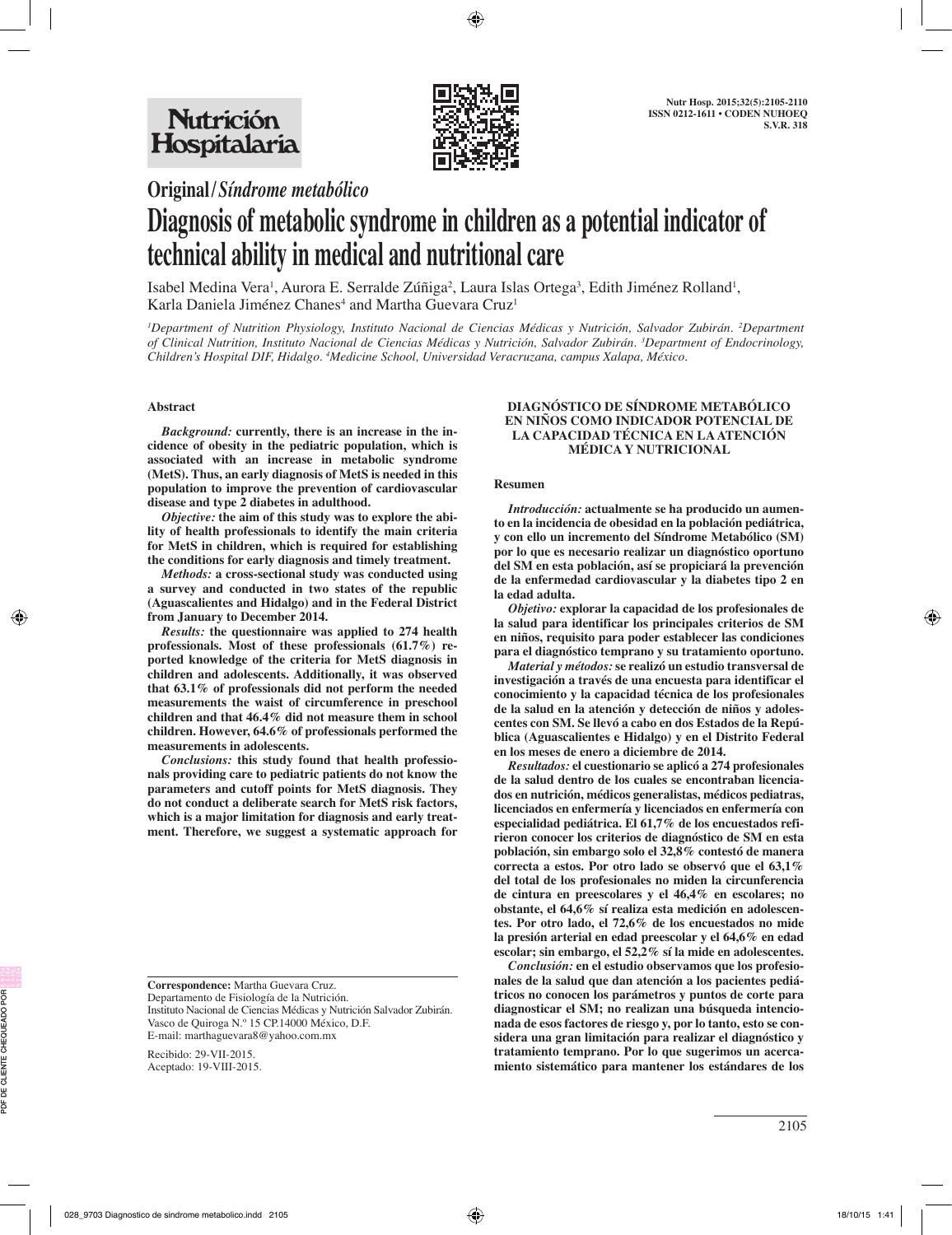**maintaining the standards of health professionals and to make determining the criteria for proper diagnosis of MetS a target of clinical practice.**

(*Nutr Hosp.* 2015;32:2105-2110)

**DOI:10.3305/nh.2015.32.5.9703**

Key words: *Metabolic syndrome. Children. Pediatrics. Diagnosis. Health professionals.*

## **Introduction**

Most complications of childhood obesity are caused by metabolic disorders induced by excessive accumulation of fat tissue that increases the risk of type 2 diabetes mellitus and cardiovascular disease. The increase in the incidence and prevalence of obesity in childhood can lead to a significant increase correlated with metabolic syndrome  $(Mets)^1$  because obesity is the main factor involved in both MetS physiopathology<sup>2</sup> and cardiovascular diseases. Finding more effective ways to identify pediatric patients at higher risk of developing cardiovascular and metabolic complications is a promising strategy for improving the prevention of complications of early obesity<sup>3</sup>. However, several definitions of MetS in children and adolescents have been formulated4 , all of which share the following criteria: elevated waist circumference (abdominal obesity), high triglycerides, low HDL (high density lipoprotein-cholesterol), high blood pressure (BP), and high fasting glucose<sup>4,5</sup>.

Techniques used to determine MetS in the pediatric population are different from those used in adults. There are cutoff points for each parameter based on percentiles of the pediatric population<sup>4,6</sup>. This diversity may lead to inconsistent results for prevalence estimation and diagnosis of MetS, including when the same population is being assessed<sup> $7-9$ </sup>. This inconsistency is increased due to different academic training standards and geographical locations of healthcare professionals. Friend *et al.* performed a systematic review of 63 studies in which Adult Treatment Panel III, International Diabetes Foundation, and World Health Organization (ATP III, IDF and WHO) criteria were applied. A MetS prevalence of 3.3% (range 0–19.2%) was found in children, of which 11.9% (range 2.8–29.3%) were overweight and  $29.2\%$  (range 10–66%) were obese<sup>10</sup>.

In clinical practice, metabolic variables included in the definition of MetS should be evaluated to improve the opportunity to identify those subjects with high metabolic risk at an early age. Unfortunately, it has been found that the different components of MetS are not being evaluated in everyday clinical practice, despite the international recognition of MetS association with cardiovascular risk and other complications<sup>11-13</sup>. Therefore, this study aims to explore the ability of healthcare professionals to identify the main criteria for MetS in children, which is required for establishing the conditions for early diagnosis and timely treatment.

**profesionales de la salud y establecer como objetivo de la práctica el determinar los criterios de SM para realizar el diagnóstico adecuadamente.**

(*Nutr Hosp.* 2015;32:2105-2110)

**DOI:10.3305/nh.2015.32.5.9703**

Palabras clave: *Síndrome metabólico. Niños. Pediatria. Diagnóstico. Profesionales de la salud.*

#### **Materials and methods**

A cross-sectional study was conducted through a survey to identify the technical knowledge and ability of health professionals in the diagnosis of children and adolescents with MetS. A random sample of healthcare professionals was selected, and they were invited to participate in the survey anonymously. The study was conducted in two states of Mexico (Aguascalientes, Hidalgo) and the Federal District from January to December 2014.

A multiple choice questionnaire was used. It consisted of nine questions to assess the ability to diagnose MetS in the pediatric population. The first question sought to identify the profession of the interviewees, and the following questions focused on their knowledge of the MetS criteria: 6 questions were related to the methodology of measuring the components of MetS, such as waist circumference and BP in preschool, school and adolescent ages, which is the typical method for conducting these measurements in clinical practice and the reasons for using such methods.

A descriptive analysis was performed. The nominal variables were expressed as frequencies and proportions. The software used for statistical analysis was SPSS for Windows (version 19.00; SPSS Inc, Chicago, Ill).

## **Results**

The survey was conducted among a total of 274 healthcare professionals. The majority of professionals involved were nutritionists  $(n=123$  professionals, 44.8%), followed by 84 general practitioners (30.7%), 34 (12.4%) reporting another medical subspecialty, 21 (7.7%) pediatricians, 9 (3.2%) nursing graduates and only 3 (1.1%) pediatric nurses. Healthcare professionals were evaluated regarding their knowledge of the MetS criteria in children (without specifically mentioning the criteria). One hundred sixty-nine (61.7%) healthcare professionals stated knowing the criteria. When categorized by profession,  $100\%$  (n=3) of pediatric nurses stated that they were aware of MetS criteria, followed by  $85.7\%$  of pediatricians (n=18) (Figure 1).

Ninety (32.8%) healthcare professionals were able to correctly specify the MetS criteria in children (Ta-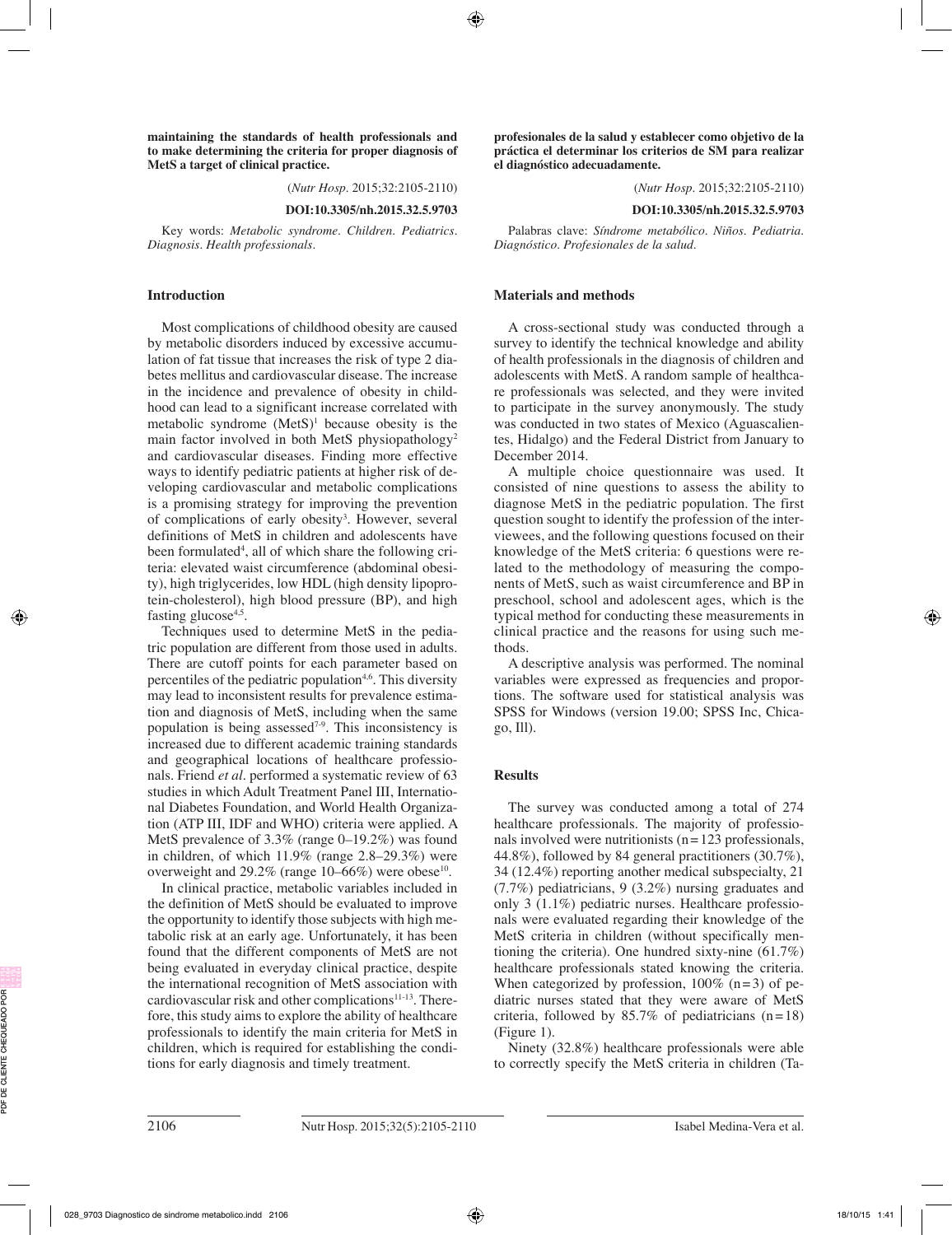



ble I). Eighty-two professionals out of 169 (48%) stated that they knew the MetS criteria in children and at the same time answered the survey correctly; the general practitioners provided the highest percentage of correct responses (58%), with 29 general practitioners out of 50. Among the other professionals, 44-58% replied correctly.

With regard to questions focused on frequency, cause, and method for measuring waist circumference in children, 63.1% of professionals did not measure waist circumference in preschool children, 46.4% did not measure it in school children, and 64.6% performed this measurement in adolescents. Data expressing the percentages categorized by professions are shown in table II.

When asked about the reasons for not measuring waist circumference, 37.6% did not reply, 14.6% replied that they did not measure it because no specific cutoff point has been approved by any organization, and 14.2% did not think it was useful to measure this parameter. Professionals who measure waist circumference were as follows: 40.9% performed the measurement at the midpoint between the iliac crest and the lower rib, 17.2% measured it at the level of the navel, and 15.3% measured at the narrowest point of the waist.

With regard to BP measurement, 72% of interviewees did not measure BP in preschool children, and 64.6% did not measure BP in school-age children; however, 52.2% of interviewees measured BP in adolescents (table III). The following reasons were given for not performing this measurement during clinical practice: 25.5% did not reply to the question, 34.7% replied that it was due to lack of suitable supplies for taking the measurement, 5.5% replied that it was due to lack of knowledge of the procedure to perform the measurement, 7.3% replied that it was because they did not find it useful to measure BP, and 17.5% replied that it was due to lack of information for interpreting BP. The healthcare professionals who stated that they measured BP were asked about how they interpreted the results: 24.5% did not respond, 5.8% were based on cutoff points used for adults, 30.7% used percentile tables for the pediatric population, 3.6% used a BP of<130/85 mmHg as a reference point, and 35.4% did not measure BP in pediatric patients.

| <b>Table I</b><br>MetS criteria and responses stratified by profession |          |                         |              |                    |                           |           |              |  |
|------------------------------------------------------------------------|----------|-------------------------|--------------|--------------------|---------------------------|-----------|--------------|--|
|                                                                        | Total    | General<br>practitioner | <b>Nurse</b> | Pediatric<br>nurse | Pediatrician Nutritionist |           | <i>Other</i> |  |
| Waist circumference, triglycerides,<br>HDL-c, BP and glucose.          | 90(32.8) | 34(40.5)                | 2(22.2)      | 1(33.3)            | 8(38.1)                   | 37(30.1)  | 9(26.5)      |  |
| BMI, triglycerides, total cholesterol,<br>BP and glucose.              | 65(23.7) | 19(22.6)                | 2(22.2)      | 2(66.7)            | 9(42.9)                   | 26(21.1)  | 8(23.5)      |  |
| Waist circumference, LDL-c,<br>BP and glucose.                         | 29(10.6) | 5(6)                    | 0(0)         | 0(0)               | 1(4.8)                    | 18 (14.6) | 3(8.8)       |  |
| Non-respondent                                                         | 90(32.8) | 26(31)                  | 5(55.6)      | 0(0)               | 3(14.3)                   | 42(34.1)  | 14(41.2)     |  |

\*Data are expressed as total numbers (%).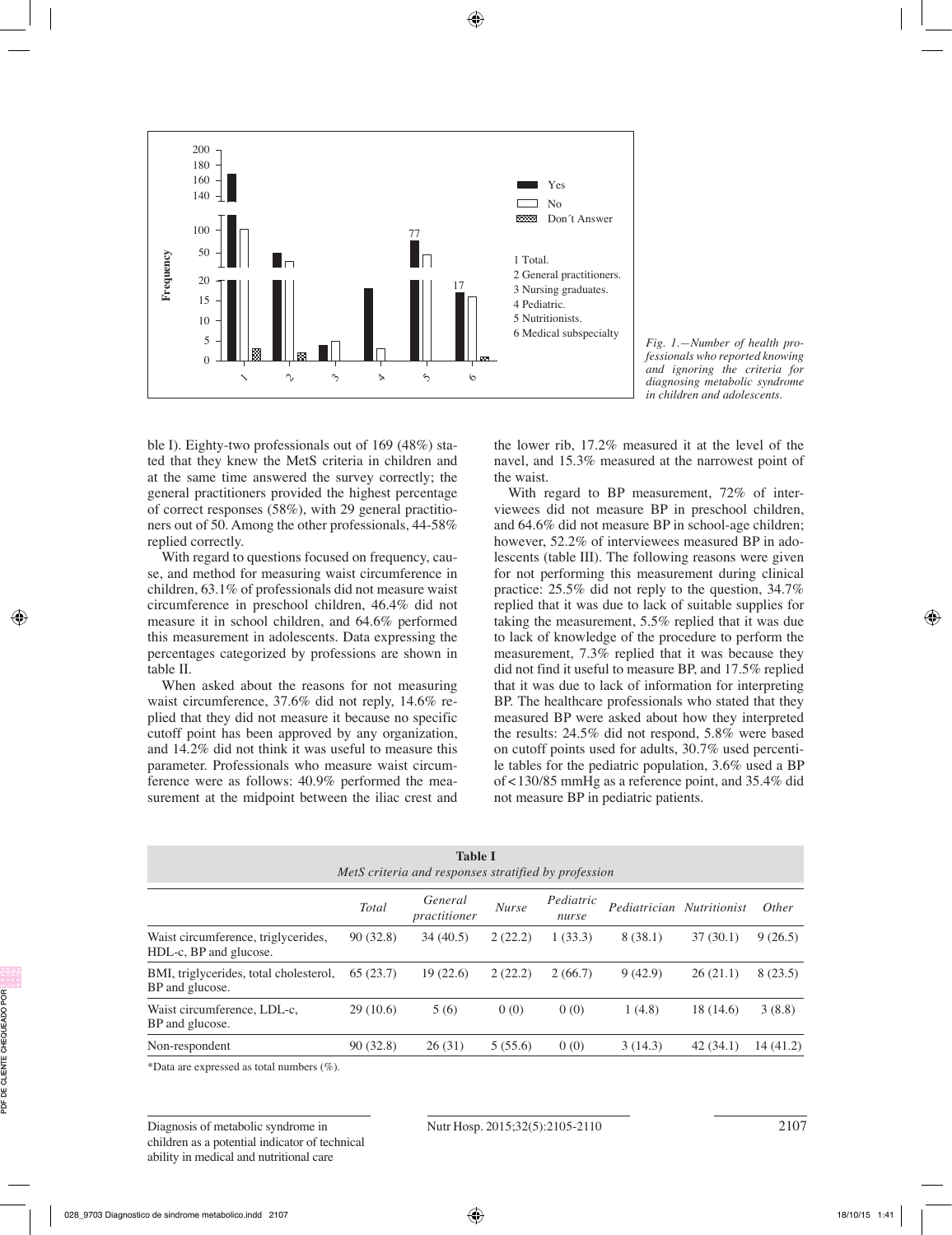| Percentages of professionals who do or do not measure waist circumference |                |               |                         |                 |                          |                        |                     |              |
|---------------------------------------------------------------------------|----------------|---------------|-------------------------|-----------------|--------------------------|------------------------|---------------------|--------------|
|                                                                           |                | <b>Total</b>  | General<br>practitioner | <b>Nurse</b>    | Pediatric<br>nurse       | Pediatrician           | <b>Nutritionist</b> | Other        |
| Preschool<br>children                                                     | Non-respondent | 28<br>(10.2)  | 8<br>(9.5)              | $\Omega$<br>(0) | (33.3)                   | $\Omega$<br>(0)        | 16<br>(13)          | 3<br>(8.8)   |
|                                                                           | Yes            | 73<br>(26.6)  | 13<br>(15.5)            | 2<br>(22.2)     | $\Omega$<br>(0)          | 8<br>(38.1)            | 46<br>(37.4)        | 4<br>(11.8)  |
|                                                                           | N <sub>0</sub> | 173<br>(63.1) | 63<br>(75)              | 7<br>(77.8)     | $\overline{2}$<br>(66.7) | 13<br>(61.9)           | 61<br>(49.6)        | 27<br>(79.4) |
| School<br>children                                                        | Non-respondent | 37<br>(13.5)  | 12<br>(14.3)            | (11.1)          | (33.3)                   | $\overline{4}$<br>(19) | 14<br>(11.4)        | 5<br>(14.7)  |
|                                                                           | Yes            | 110<br>(40.1) | 23<br>(27.4)            | 5<br>(55.6)     | (33.3)                   | 6<br>(28.6)            | 70<br>(56.9)        | 5<br>(14.7)  |
|                                                                           | N <sub>0</sub> | 127<br>(46.4) | 49<br>(558.3)           | 3<br>(33.3)     | (33.3)                   | 11<br>(52.4)           | 39<br>(31.7)        | 24<br>(70.6) |
| Adolescents                                                               | Non-respondent | 29<br>(10.6)  | 8<br>(9.5)              | (11.1)          | $\Omega$<br>(0)          | 4<br>(19)              | 13<br>(10.6)        | 3<br>(8.8)   |
|                                                                           | Yes            | 177<br>(64.6) | 46<br>(54.8)            | 5<br>(55.6)     | 2<br>(66.7)              | 12<br>(57.1)           | 101<br>(82.1)       | 11<br>(32.4) |
|                                                                           | N <sub>o</sub> | 68<br>(24.8)  | 30<br>(35.7)            | 3<br>(33.3)     | (33.3)                   | 5<br>(23.8)            | 9<br>(7.3)          | 20<br>(58.8) |

**Table II**

\*Data are expressed as total numbers (%).

| <b>Table III</b><br>Percentages of professionals who do or do not measure blood pressure |                |               |                         |                 |                          |                 |                     |              |  |
|------------------------------------------------------------------------------------------|----------------|---------------|-------------------------|-----------------|--------------------------|-----------------|---------------------|--------------|--|
|                                                                                          |                | Total         | General<br>practitioner | <b>Nurse</b>    | Pediatric<br>nurse       | Pediatrician    | <b>Nutritionist</b> | Other        |  |
| Preschool<br>children                                                                    | Non-respondent | 33<br>(12)    | 13<br>(15.5)            | 3<br>(33.3)     | 1<br>(33.3)              | $\Omega$<br>(0) | 11<br>(8.9)         | 5<br>(14.7)  |  |
|                                                                                          | Yes            | 42<br>(15.3)  | 13<br>(15.5)            | $\Omega$<br>(0) | $\Omega$<br>(0)          | 14<br>(66.7)    | 12<br>(9.8)         | 3<br>(8.8)   |  |
|                                                                                          | N <sub>o</sub> | 199<br>(72.6) | 58<br>(69)              | 6<br>(66.7)     | $\overline{2}$<br>(66.7) | 7<br>(33.3)     | 100<br>(81.3)       | 26<br>(76.5) |  |
| School<br>children                                                                       | Non-respondent | 37<br>(13.5)  | 12<br>(14.3)            | 3<br>(33.3)     | $\Omega$<br>(0)          | 2<br>(9.5)      | 13<br>(10.6)        | 7<br>(20.6)  |  |
|                                                                                          | Yes            | 60<br>(21.9)  | 21<br>(25)              | (11.1)          | (33.3)                   | 14<br>(66.7)    | 20<br>(16.3)        | 3<br>(8.8)   |  |
|                                                                                          | N <sub>0</sub> | 177<br>(64.6) | 51<br>(60.7)            | 5<br>(55.6)     | $\overline{2}$<br>(66.7) | 5<br>(23.8)     | 90<br>(73.2)        | 24<br>(70.6) |  |
| Adolescents                                                                              | Non-respondent | 20<br>(7.3)   | 5<br>(6)                | (11.1)          | $\Omega$<br>(0)          | 2<br>(9.5)      | 9<br>(7.3)          | 3<br>(8.8)   |  |
|                                                                                          | Yes            | 143<br>(52.2) | 57<br>(67.9)            | 6<br>(66.7)     | 2<br>(66.7)              | 19<br>(90.5)    | 47<br>(38.2)        | 12<br>(35.3) |  |
|                                                                                          | N <sub>0</sub> | 111<br>(40.5) | 22<br>(26.2)            | 2<br>(22.2)     | 1<br>(33.3)              | $\Omega$<br>(0) | 67<br>(54.5)        | 19<br>(55.9) |  |

\*Data are expressed as total numbers (%).

## **Discussion**

Screening performed by health care professionals to detect medical problems in the pediatric population relies especially on primary care-givers, who are the first to be in contact with this age group and who cover a range of disciplines, including Nursing, Nutrition, and Medicine. Healthcare staff is responsible for finding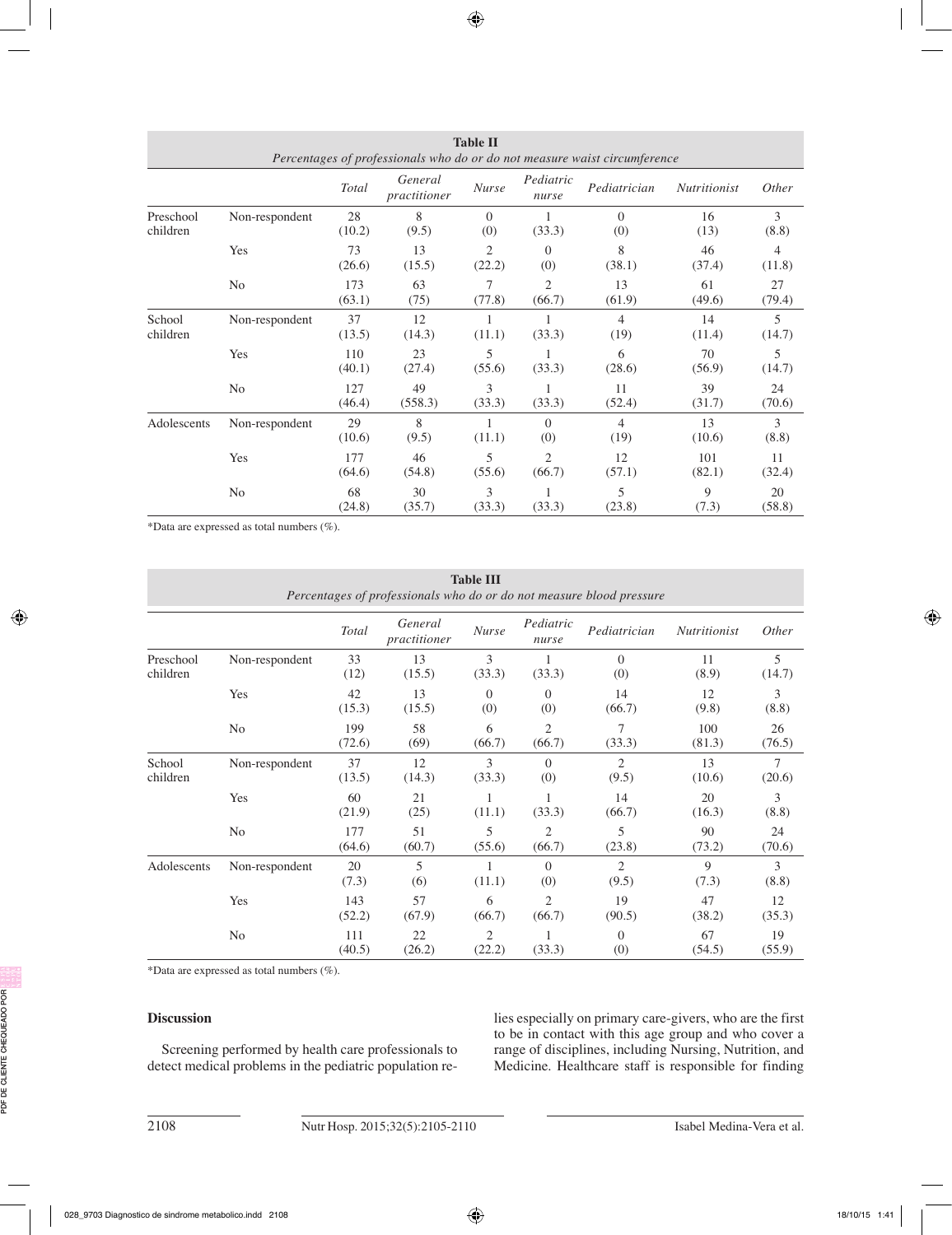and identifying the risks of future conditions associated with obesity and MetS and for following up with the proper treatment.<sup>14</sup>

Recent evidence has shown the strong correlation between intra-abdominal fat, BMI (body mass index) and waist circumference<sup>15-17</sup>. A pilot study showed that anthropometric evaluation (BMI, waist circumference, waist circumference/height ratio), which is an easy method to perform and does not imply a great economic cost, was associated with MetS risk markers in 188 school children in Mexico City (9-12 years old). Measuring waist circumference proved to be a better indicator of the risk of hypertension and hypertriglyceridemia than BMI; the waist circumference/height ratio was the best predictor of hypertriglyceridemia. In school children with obesity, waist circumference explains half of the variability in blood pressure.

The American Academy of Pediatrics recommends a metabolic evaluation, including fasting levels of glucose and lipid and blood pressure measurements, for obese children and adolescents, regardless of other conditions<sup>14</sup>. MetS has become an internationally recognized diagnosable entity by various organizations (the National Cholesterol Education Program, ATP III, the WHO, and the IDF). However, MetS diagnostics face considerable controversy, especially when applied to the pediatric population. Due to changes in growth and development, adult criteria cannot be applied to children or adolescents.

There is evidence of the presence of early functional and morphological changes in the heart and blood vessels in obese children with MetS. The plasticity of the cardiovascular system during childhood and adolescence allows the reversal of cardiovascular damage, but only if risks are identified early and treated aggressively<sup>18,19</sup>. However, the results of this study show that during the care given to the patients, the interviewees do not know the parameters and cutoff points for MetS diagnosis and do not undertake a deliberate search of these risk factors. This lack of knowledge is a major limitation for early diagnosis and treatment. With the present study, we have an idea of what happens in the daily care of the population and may be underestimated at different care levels, despite MetS being one of the major public health problems because of the high cost associated with MetS complications. Therefore, it is ineffectual that different health units have not updated their health staff and do not have information and material resources for determining the criteria for MetS in the pediatric population.

All of these findings lead us to ask some questions to explain this situation: Are the care conditions so adverse in general that they do not allow for timely diagnosis? Does staff knowledge exist about the relevance of MetS? Is the lack of continuing education courses the main reason for the lack of updated knowledge? Is there a lack of commitment on the part of healthcare professionals? Is the budget too limited for the resources assigned to preventive medicine to buy a tape measure and the appropriate tool to measure BP in children and adolescents? Until we have the answers to these questions, we suggest a systematic approach to maintain standards of healthcare professionals and to establish the determination of MetS criteria as a practical objective for performing the proper diagnosis.

#### **Acknowledgements**

The authors thank MSc. Elisa Gomez-Reyes, the Department of Gastroenterology, INCMNSZ and MSc. Victoria ME Ramos-Barragan for their collaboration in administering the questionnaires**.**

## **Author disclosure statement**

No competing financial interests exist.

## **References**

- 1. Marcovecchio M.L., Chiarelli F. Metabolic syndrome in youth: chimera or useful concept? *Curr Diab Rep,* 2013, 13:56-62.
- 2. Bremer A.A., Mietus-Snyder M., Lustig R.H. Toward a unifying hypothesis of metabolic syndrome. *Pediatrics* 2012, 129:557- 570.
- 3. DeBoer M.D., Chen D., Burt D.R., *et al.* Early childhood diarrhea and cardiometabolic risk factors in adulthood: the Institute of Nutrition of Central America and Panama Nutritional Supplementation Longitudinal Study. *Ann Epidemiol* 2013, 23:314- 320.
- 4. Ford E.S., Li C. Defining the metabolic syndrome in children and adolescents: will the real definition please stand up? *J Pediatr* 2008, 152:160-164.
- 5. Poyrazoglu S., Bas F., Darendeliler F. Metabolic syndrome in young people. *Curr Opin Endocrinol Diabetes Obes* 2014, 21:56-63.
- 6. Ahrens W., Moreno L.A., Mårild S., *et al.* Metabolic syndrome in young children: definitions and results of the IDEFICS study. *Int J Obes (Lond)* 2014, 38 Suppl 2:S4-14.
- 7. Goodman E., Daniels S.R., Meigs J.B., *et al.* Instability in the diagnosis of metabolic syndrome in adolescents. *Circulation*  2007, 115:2316-2322.
- 8. Invitti C., Maffeis C., Gilardini L., *et al.* Metabolic syndrome in obese Caucasian children: prevalence using WHO-derived criteria and association with nontraditional cardiovascular risk factors. *Int J Obes (Lond)* 2006, 30:627-633.
- 9. Sangun Ö., Dündar B., Köşker M., *et al.* Prevalence of metabolic syndrome in obese children and adolescents using three different criteria and evaluation of risk factors. *J Clin Res Pediatr Endocrinol* 2011, 3:70-76.
- 10. Friend A., Craig L., Turner S. The prevalence of metabolic syndrome in children: a systematic review of the literature. *Metab Syndr Relat Disord* 2013, 11:71-80.
- Pollock N.K. Childhood obesity, bone development, and cardiometabolic risk factors. *Mol Cell Endocrinol* 2015, 410:52-63.
- 12. Ayer J., Charakida M., Deanfield J.E., *et al.* Lifetime risk: childhood obesity and cardiovascular risk. *Eur Heart J* 2015, 36:1371-1376.
- 13. Kursawe R., Santoro N. Metabolic syndrome in pediatrics. *Adv Clin Chem* 2014, 65:91-142.
- 14. Barlow S.E. Expert committee recommendations regarding the prevention, assessment, and treatment of child and adolescent overweight and obesity: summary report. *Pediatrics* 2007, 120 Suppl 4:S164-192.